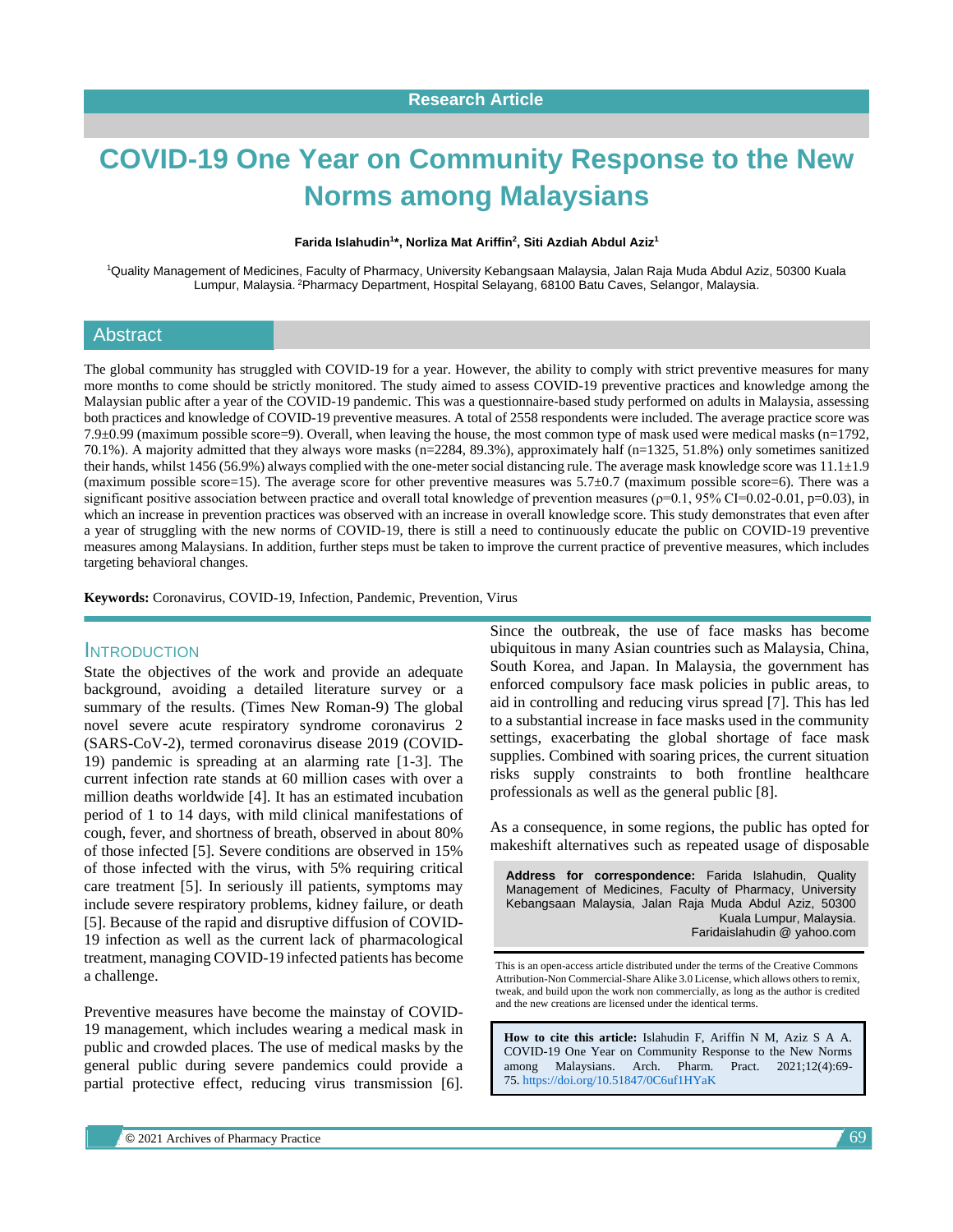medical masks or reusable cloth masks [9]. Very few studies have looked into the efficacy of alternative masks in general. In preventing influenza-like illness among healthcare personnel, cloth masks were found to be least effective when compared to a standard practice involving the use of medical face masks [10]. Newer data suggests that cloth masks can be used, although fabrics with tight weaves and low porosity, such as those found in cotton sheets with high thread count were preferable [11]. As such, with the current COVID-19 pandemic, WHO has initiated a piece of advice on the use of masks for the general public, in which a three-layer nonmedical or fabric mask can be used by the general public if medical masks are not available [12]. However, it should be noted that medical masks are recommended for vulnerable populations such as the elderly and immunocompromised [13]. The guidance on the proper way to wear, take off, and dispose of masks should also be communicated to the public. Improper use of face masks, such as not changing disposable masks, or not cleaning cloth masks, could jeopardize the protective effect and even increase the risk of infection. Despite the compulsory need to wear masks, WHO clearly states that it can also give people a false sense of security, leading them to neglect other measures [13].

Apart from the use of masks, other preventive measures are also highly recommended to ensure a reduction in transmission of the virus, such as ensuring physical distancing and hand hygiene [13, 14]. Ensuring appropriate physical distancing, hand hygiene as well as the use of masks together, have managed to reduce the impact of COVID-19 [15]. However, despite various measures in educating the public on these methods, a significant proportion does not strictly observe hand hygiene [16]. The lack of hand hygiene was observed despite appropriate knowledge of preventative measures during COVID-19 [16].

Therefore, in ensuring the control of COVID-19 spread, appropriate dissemination of information is vital. Although Malaysia imposes strict guidelines on the use of masks, physical distancing, and hand hygiene, little is known with regards to the knowledge and practice of the general public a year into the pandemic. Various methods have been used to disseminate information towards the public, including regular updates through text messages, social media, television and radio reminders, and daily reminders by the Ministry of Health during COVID-19 during press conferences. Earlier studies during the first few months of the COVID-19 outbreak demonstrated that approximately half of Malaysians did not wear masks although the majority admitted to following hand hygiene recommendations [17]. However, ensuring that preventive measures are maintained in the longterm is also vital as the world continues the struggle towards reducing infection rates. Because of the need to assess compliance to preventive measures continuously, as well as the limited work looking into the knowledge and practice on the appropriate preventive measures a year into the COVID-19 pandemic in Malaysia, this work aims to focus on the

public knowledge and practice of COVID-19 preventative measures. This is to identify whether appropriate information is currently reaching the general public, having observed the need for improvement during the first few months of COVID-19 [17].

## MATERIALS AND METHODS

## *Study Design*

This was a prospective, cross-sectional study performed between November to December 2020 among the public in Malaysia. The study was questionnaire-based and performed among adults >18 years old, able to read and write in English or Malay with informed consent. Incomplete questionnaires were excluded from the study. Data was collected using a validated questionnaire which was disseminated online via email and other social media to minimize face-to-face interaction. A snowball sampling technique was used by identifying potential respondents online. These respondents were then asked to recruit others by forwarding the questionnaire to other potential subjects. This snowball sampling technique was repeated until the number sample size was achieved. However, respondents were made aware that they did not need to recruit others if they chose not to.

## *Ethical Approval*

The study was approved by the appropriate institutional and national research ethics committee and was performed following the ethical standards as laid down in the 1964 Declaration of Helsinki and its later amendments or comparable ethical standards. Ethical approval was obtained from the University Kebangsaan Malaysia Research Ethics Committee (JEP 2020-654) and the Ministry of Health Medical Research and Ethics Committee (NMRR-20-2328- 56946).

## *Sample Size*

The sample size required for the study was 384 respondents (5% margin error and 95% of confidence error), based on a population of 20 million adults in Malaysia [18]. Therefore, a minimum of 500 respondents was targeted to allow for possible exclusions and sub-analysis of data.

## *Questionnaire*

The questionnaire was divided into 4 sections. The first section includes socio-demographics of respondents such as age, gender, ethnicity, presence of chronic illness, whether respondents were healthcare personnel, and types of masks used when leaving the house. Information on the practice of COVID-19 prevention measures was also assessed based on three questions: Do you wear a mask when you leave the house? Do you sanitize your hands frequently when you are out? Do you comply with the one-meter social distancing? Responses to these questions were based on a three-point Likert scale; 3-Always, 2-Sometimes, and 1-Never. The sum of the Likert scales was then calculated with a higher score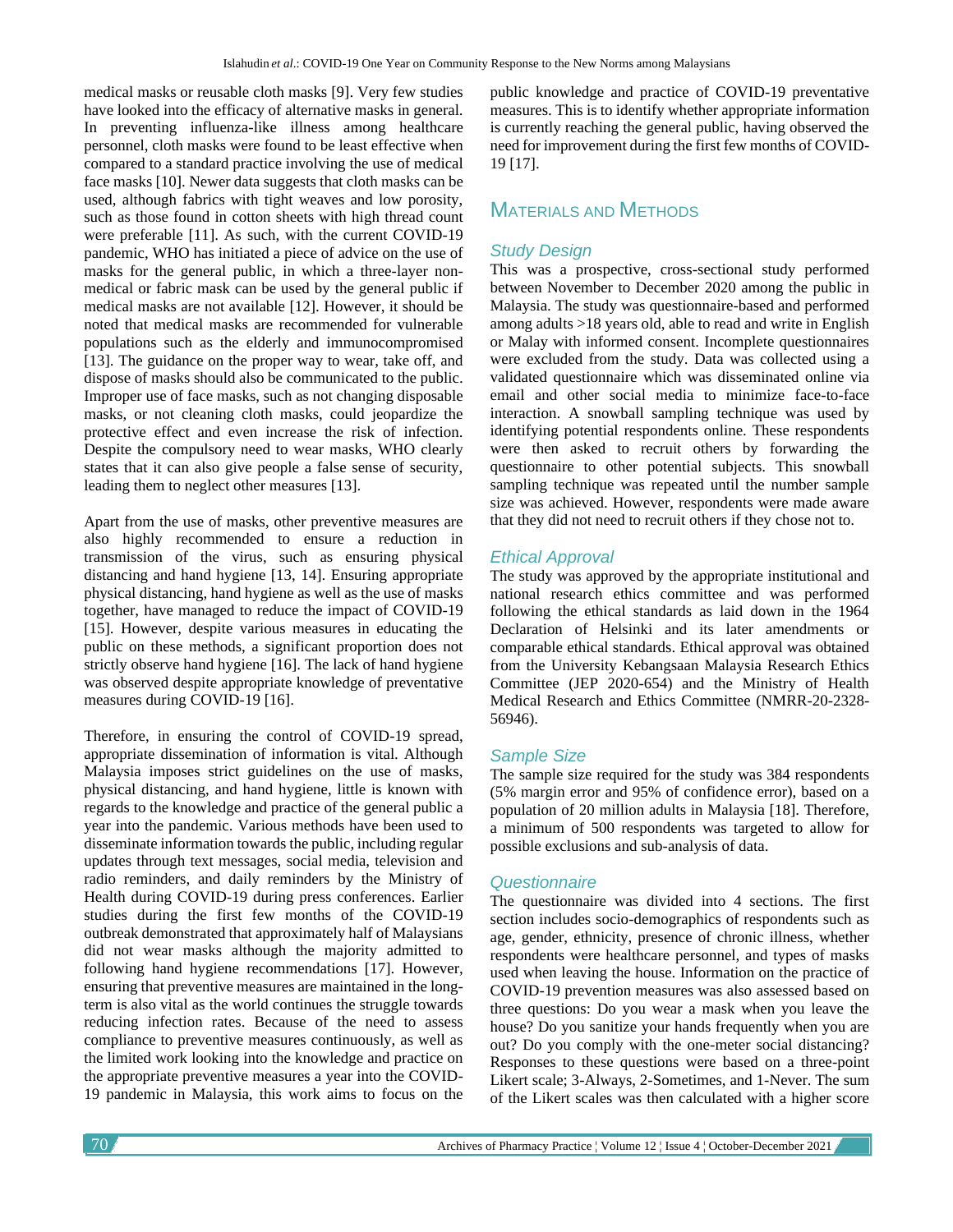showing better practice. Additional Yes/No questions were also asked: Do you face these problems when you wear a face mask?: always touching your mask, headache, difficulty breathing, facial skin irritation, rash, dermatitis, facial acne, difficulty communicating, and discomfort.

The second section assessed knowledge on the use of masks among the public based on the WHO best practice guidance on mask management [12, 13]. This included fifteen statements that covered ways to use masks during the COVID-19 pandemic. Responses were based on three categories, true, unsure, and false. Correct answers were given a score of 1, whilst an incorrect or unsure response was scored as 0. The scores were then summed with a higher score demonstrating better knowledge.

Knowledge of other COVID-19 prevention measures based on the WHO guideline [14] was assessed in the third section. This was based on six statements with three possible responses; true, unsure and false. Correct answers will be given a score of 1. Incorrect or unsure responses were scored as 0. The scores were then summed with a higher score demonstrating better knowledge.

The overall total score on the knowledge of COVID-19 preventive measure was then analyzed by adding the score of the knowledge on mask use and the score of other preventive measures. A higher score demonstrated better knowledge.

The questionnaire was developed based on the COVID-19 WHO advice for the public [13, 14]. Face and content validation of the questionnaire was undertaken by a panel of five hospital pharmacists. Feedback was gathered to improve the questionnaire presentation, clarity, and congruency in meaning. Modifications were made, and a pilot test was performed among 40 respondents. The Cronbach's alpha for knowledge of mask use and COVID-19 preventive measure were 0.72 and 0.82, respectively.

#### *Statistical Analyses*

All analyses were performed using SPSS version 23.0 (IBM Corp, Armonk, NY, USA). Demographic characteristics, prevention practice, knowledge of mask use, and other COVID-19 preventive measure was assessed using descriptive statistics. A student T-test, ANOVA, Chi-squared tests, and Pearson correlations were used to evaluate the differences and associations between sociodemographic characteristics, practices, knowledge of masks, and other COVID-19 preventive measures. In all statistical analyses, p<0.05 was considered to be statistically significant.

## RESULTS AND DISCUSSION

## *Socio-Demographic Data*

Avoid extensive citations and discussion of published literature. (Times New Roman- 10) A total of 2558 respondents were included in the study **(Table 1)**. The respondent's ages ranged between 18-90 years of age. A majority of the respondents were female (n=1841, 72%), Malay (n=1819, 71.1%) and did not have a chronic illness (n=2214, 86.6%). There was a fair distribution between those that were healthcare personnel  $(n=1127 44.1\%)$ , and nonhealthcare personnel (n=1431, 55.9%).

| Table 1. Socio-demographics of the study population<br>$(n=2558)$ |            |            |  |
|-------------------------------------------------------------------|------------|------------|--|
| Data                                                              | Value/Mean | %/SD       |  |
| Age, years                                                        | 34.5       | $\pm$ 11.9 |  |
| Gender                                                            |            |            |  |
| Male                                                              | 717        | 28.0       |  |
| Female                                                            | 1841       | 72.0       |  |
| <b>Ethnicity</b>                                                  |            |            |  |
| Malay                                                             | 1819       | 71.1       |  |
| Chinese                                                           | 42         | 16.5       |  |
| Indian                                                            | 143        | 5.6        |  |
| Others                                                            | 175        | 6.8        |  |
| <b>Chronic illness</b>                                            |            |            |  |
| Yes                                                               | 344        | 13.4       |  |
| N <sub>0</sub>                                                    | 2214       | 86.6       |  |
| <b>Healthcare personnel</b>                                       |            |            |  |
| Yes                                                               | 1127       | 44.1       |  |
| N <sub>0</sub>                                                    | 1431       | 55.9       |  |

## *COVID-10 Prevention Practices*

Prevention practices of COVID-19 are as shown **(Table 2)**. The average practice score was 7.9±0.99 (score range=3-9, maximum score=9). Overall, when leaving the house, the most common type of mask used were medical masks  $(n=1792, 70.1\%)$ . A majority admitted that they wore masks at all times (n=2284, 89.3%), although approximately half (n=1325, 51.8%) only sometimes sanitized their hands. A total of 1456 (56.9%) always complied with the one-meter social distancing rule. The most common problem faced by respondents when wearing a mask was discomfort (n=1361, 53.2%), followed by always touching the face (n=1132, 44.3%). Other problems include foggy glasses (n=68, 2.7%), ears hurt (n=18, 0.7%), runny nose (n=13, 0.5%), facial sweat  $(n=12, 0.5\%)$ , mask does not fit or moves when talking  $(n=9, 1)$ 0.4%), masks are expensive  $(n=3, 0.1\%)$ , nausea  $(n=2, 0.1\%)$ 0.08%) and dry lips (n=1, 0.04%).

| Table 2. Practice of COVID-19 prevention of the<br>study population (n=2558) |      |      |
|------------------------------------------------------------------------------|------|------|
| Data                                                                         | No.  | ℅    |
| Type of mask used                                                            |      |      |
| Cloth                                                                        | 105  | 4.1  |
| Medical                                                                      | 1792 | 70.1 |
| Cloth and Medical                                                            | 648  | 25.3 |
| None                                                                         | 13   | 0.5  |
| Do you wear a mask?                                                          |      |      |
| Always                                                                       | 2284 | 89.3 |
| Sometimes                                                                    | 266  | 25.6 |
| Never                                                                        | 8    | 0.3  |
| Do you sanitize hands?                                                       |      |      |
| Always                                                                       | 1226 | 47.9 |
| Sometimes                                                                    | 1325 | 51.8 |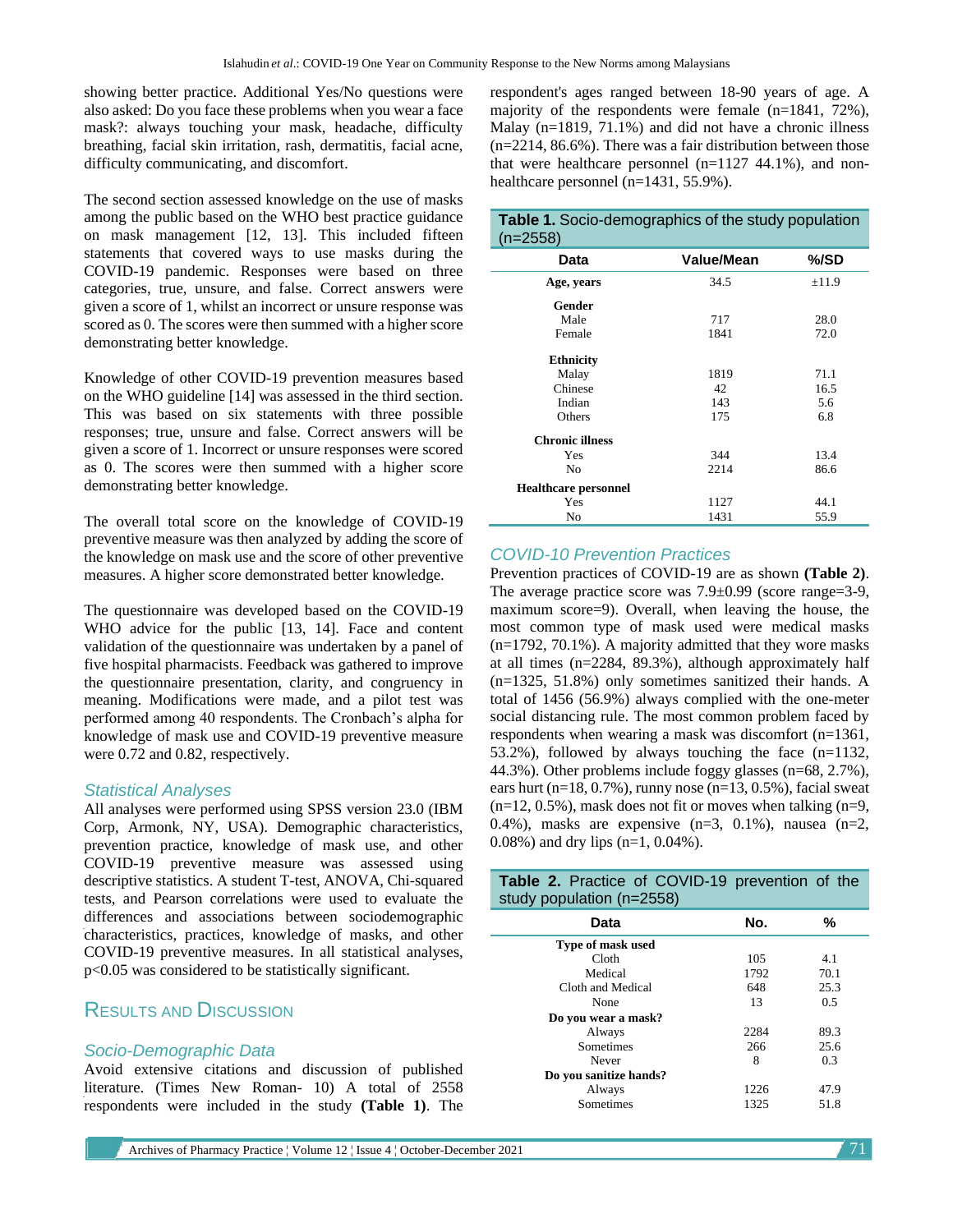| Never                                 |      | 0.3  |
|---------------------------------------|------|------|
| Do you comply with social distancing? |      |      |
| Always                                | 1456 | 56.9 |
| Sometimes                             | 1100 | 43.0 |
| Never                                 | 2    | 0.1  |
| Problems with wearing the mask        |      |      |
| Always touching face                  | 1132 | 44.3 |
| Headache                              | 90   | 3.5  |
| Difficulty breathing                  | 822  | 32.1 |
| <b>Facial skin irritation</b>         | 657  | 25.7 |
| Facial acne                           | 714  | 27.9 |
| Difficulty communicating              | 825  | 32.3 |
| Discomfort                            | 1361 | 53.2 |
| $Others*$                             | 126  | 4.9  |

\*Foggy glasses, ears hurt, runny nose, facial sweat, a mask does not fit or moves when talking, masks are expensive, nausea and dry lips.

Further analysis was performed between socio-demographics and prevention practices. There was a significant difference between the type of masks used and age  $(F=17.9, df=3,$ p<0.001). Those that were younger preferred both medical and cloth masks or medical masks only  $(33.0\pm13.0 \text{ years})$ 34.6±11.4 years, respectively), while respondents that used cloth masks or no masks at all were significantly older  $(39.4\pm10.6 \text{ years}; 51.0\pm20.4 \text{ years}, \text{ respectively}).$  Chinese (n=105, 24.9%) and Malays (n=495, 27.2%) were more likely to prefer medical and cloth masks compared to other ethnicities  $(n=23, 13.1\%)$   $(\chi2=24.9, df=9, p=0.003)$ . Respondents with a chronic illness (n=26, 7.6%) were more likely to prefer cloth masks compared to those without a chronic illness  $(n=79, 3.6\%)$   $(\chi2=40.5, df=3, p<0.001)$ . Healthcare personnel (n=855, 75.9%) were more likely to prefer medical masks compared to non-healthcare personnel  $(n=937, 65.5\%)$  ( $\chi$ 2=35.8, df=3, p<0.001).

Those that always wore masks were significantly older  $(34\pm11.9 \text{ years})$  than respondents that never wore masks  $(28.5\pm9.4 \text{ years})$  (F=21.5, df=2, p<0.001). Males were more likely to never wear a mask  $(n=3, 0.42%)$  compared to females (n=5, 0.27%) ( $\chi$ 2=14.9, df=2, p<0.001). Healthcare personnel were more likely to sometimes wear a mask (n=141, 12.5%) compared to non-healthcare personnel  $(n=125, 8.7%)$  ( $\chi$ 2=9.8, df=2, p=0.007). Those with a chronic illness were more likely to never wear a mask  $(n=3, 0.87\%)$ compared to respondents without a chronic illness (n=5, 0.23%) ( $\chi$ 2=19.0, df=2, Fisher exact;  $p$ <0.001). Respondents that always sanitized their hands were significantly older  $(35.2\pm11.7 \text{ years})$  than respondents that never sanitized their hands  $(28.9 \pm 8.1$  years)  $(F=21.5, df=2, p<0.001)$ . Respondents with a chronic illness (n=2, 0.58%) were also more likely to not comply with the 1-meter social distancing rules compared to respondents with no chronic illness (n=0, 0%) (Fisher's exact; p=0.002).

#### *Knowledge on the Use of Masks*

Knowledge of the use of masks is shown **(Table 3)**. The majority (n=2507, 98.0%) knew that masks should only be used by one person and that they must cover the mouth and nose, and gaps minimized between the face (n=2470, 96.6%).

Few (n=714, 27.9%) respondents were aware that cloth masks should be washed at the highest temperature permissible.

#### **Table 3.** Knowledge on the use of masks among the study population (n=2558)

|                                                                                             | Response rate, n (%) |                |                |  |
|---------------------------------------------------------------------------------------------|----------------------|----------------|----------------|--|
| <b>Statements</b>                                                                           | True                 | Unsure         | False          |  |
| Clean hands before putting on                                                               | 2394                 | 128            | 36             |  |
| the mask                                                                                    | (93.6)               | (4.9)          | (1.4)          |  |
| Mask must cover the mouth<br>and nose, and gaps minimized<br>between the face and the mask. | 2470<br>(96.6)       | 53<br>(2.0)    | 35<br>(1.4)    |  |
| Do not touch the mask when                                                                  | 2204                 | 197            | 157            |  |
| wearing it.                                                                                 | (86.2)               | (7.6)          | (6.1)          |  |
| When removing, remove the<br>front of the mask and then<br>untie the back*                  | 1002<br>(39.2)       | 593<br>(23.2)  | 963<br>(37.6)  |  |
| After removing the mask,                                                                    | 2421                 | 102            | 35             |  |
| hands must be cleaned.                                                                      | (94.6)               | (4.0)          | (1.4)          |  |
| Replace all damp masks with                                                                 | 2427                 | 70             | 61             |  |
| new dry ones.                                                                               | (94.9)               | (2.7)          | (2.4)          |  |
| Do not re-use single-use                                                                    | 2434                 | 67             | 57             |  |
| masks.                                                                                      | (95.2)               | (2.6)          | (2.2)          |  |
| Dispose single use masks                                                                    | 2321                 | 129            | 108            |  |
| immediately upon removal.                                                                   | (90.7)               | (5.0)          | (4.2)          |  |
| Cloth masks should be three<br>layers – inner, internal, and<br>outer layer.                | 2129<br>(83.2)       | 351<br>(13.7)  | 78<br>(3.0)    |  |
| The internal layer of a cloth<br>mask should not readily absorb<br>water droplets.          | 1262<br>(49.3)       | 680<br>(26.6)  | 616<br>(24.1)  |  |
| The external layer of a cloth<br>mask should easily absorb<br>liquid.                       | 663<br>(25.9)        | 726<br>(28.4)  | 1169<br>(45.7) |  |
| Masks should only be used by                                                                | 2507                 | 21             | 20             |  |
| one person                                                                                  | (98.0)               | (0.8)          | (1.2)          |  |
| Cloth masks should not be.                                                                  | 302                  | 178            | 2078           |  |
| washed after each use.                                                                      | (11.8)               | (7.0)          | (80.2)         |  |
| Cloth masks should be washed<br>at the highest temperature<br>permissible.                  | 714<br>(27.9)        | 1016<br>(39.7) | 828<br>(32.4)  |  |
| Cloth masks should be washed                                                                | 1589                 | 747            | 222            |  |
| with soap at room temperature.                                                              | (62.1)               | (29.2)         | (8.7)          |  |

\*Marks were reverse scored.

The average score for the knowledge on the use of masks was  $11.1\pm1.9$  (score range=0-15, maximum score=15). On further analysis, total scores were higher among females  $(11.2\pm1.9)$ compared to males  $(10.9\pm2.0)$   $(t=3.9, df=2556, p<0.001)$ . Healthcare personnel had a higher score  $(11.4\pm1.9)$  compared to non-healthcare personnel  $(10.9\pm1.8)$  (t=-7.5, df=2556, p<0.001). No other significant findings were demonstrated between socio-demographic characteristics and knowledge of mask scores.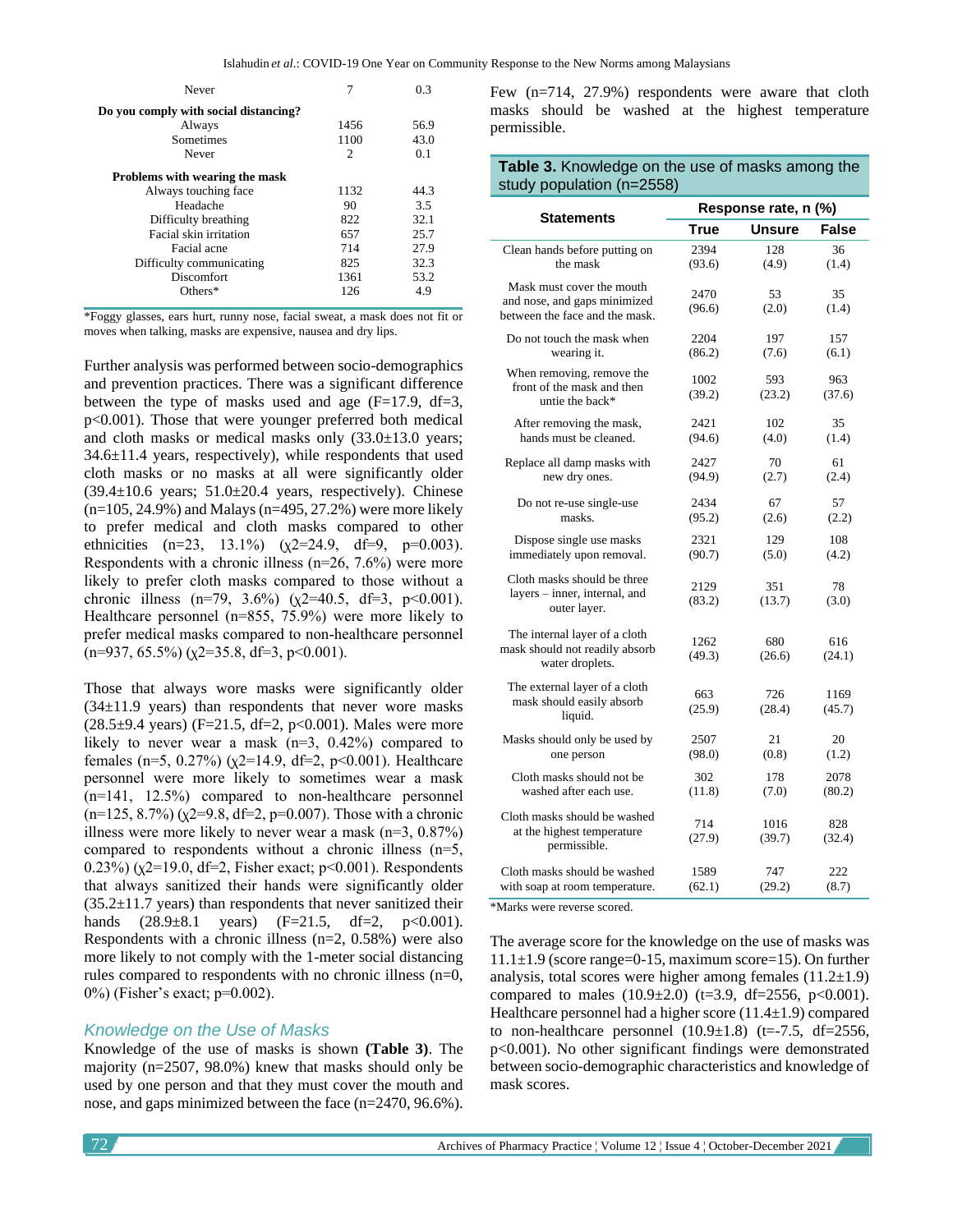#### *Knowledge of Other COVID-19 Preventive Measures*

The majority of the respondents were aware that they should maintain at least one metre between others (n=2530, 98.9%) **(Table 4)**. A few respondents (n=286, 11.1%) were not aware that crowded places should be avoided.

**Table 4.** Knowledge of other COVID-19 prevention measures among the study population (n=2558)

|                                                                                                   | Response rate, n (%) |               |          |
|---------------------------------------------------------------------------------------------------|----------------------|---------------|----------|
| <b>Statements</b>                                                                                 | <b>True</b>          | <b>Unsure</b> | False    |
| Regularly clean your hands with an<br>alcohol-based hand rub or wash them with<br>soap and water. | 2493<br>(97.5)       | 22<br>(0.9)   | 43 (1.7) |
| Maintain at least one metre between                                                               | 2530                 | 15            | 13(0.5)  |
| yourself and others.                                                                              | (98.9)               | (0.6)         |          |
| Crowded places should not be avoided.                                                             | 203                  | 83            | 2272     |
|                                                                                                   | (7.9)                | (3.2)         | (88.8)   |
| Avoid touching eyes, nose, and mouth.                                                             | 2499<br>(97.7)       | 17<br>(0.7)   | 42(1.6)  |
| Cover mouth and nose with your bent                                                               | 2379                 | 97            | 82(3.2)  |
| elbow or tissue when you cough or sneeze.                                                         | (93.0)               | (3.8)         |          |
| Stay home if you have a cough, headache,                                                          | 2438                 | 24            | 96 (3.8) |
| mild fever until you recover                                                                      | (95.3)               | (0.9)         |          |

The average score for other preventive measures was 5.7±0.7 (score range=0-6, maximum score=6). Female respondents scored significantly higher marks  $(5.76\pm0.57)$  in the knowledge of prevention measures compared to males  $(5.60\pm0.84)$  (t=5.33, df=2556, p<0.001). No other significant findings were observed between other preventive measure scores and socio-demographic characteristics.

A correlation between the prevention practice scores and the overall total score on the knowledge of COVID-19 preventive measures was analyzed. There was a significant positive association between practice and knowledge of preventive measures (Rho= 0.1, 95%CI=0.02-0.01, p=0.03). An increase in prevention practices was observed with an increase in knowledge of preventive measures score.

A year into the COVID-19 pandemic has shown that cases continue to rise around the world, as well as locally [4]. Despite strict measures imposed in Malaysia, recent cases have spiked [4]. At present, mitigating COVID-19 spread is through various preventive measures that are recommended among the public, which has been termed the new norm [7, 15, 16]. Many countries approach similar methods, based on the use of masks, hand hygiene, and social distancing, although the level of compliance towards preventive measures differs [15, 16]. Although prevention strategies are available, identifying compliance of the public towards COVID-19 preventive measures is vital to facilitate appropriate steps to improve the current practices. There is limited data on Malaysian practices and knowledge of prevention practices of COVID-19 prevention measures a year into the pandemic, with most work focusing on the first one to two months of the COVID-19 [17]. As such the aim of the current work was successful in determining that the level of compliance towards practice and knowledge of prevention measures among Malaysians, a year into the pandemic could be markedly improved.

Masks have been the mainstay of management during the COVID-19 pandemic, to limit droplet spread among the community [18]. Malaysia has made mask-wearing mandatory when in public or crowded areas, with strict guidelines on when and where it should be used [7]. Despite this, the use of masks is not practiced by everyone within the study population, despite being continuously reminded by the government [7], with about a quarter admitting that they only sometimes wore a mask when leaving the house. The frequent side-effects reported in previous work [19], as well as the respondents in the current work, are possible reasons for noncompliance. Although the exact reasons for non-compliance are not fully known, a nuanced understanding of demographics was observed, similar to previous reports [20, 21]. It was found that the younger male respondents were found to be less likely to wear a mask than older respondents. However, although older respondents were more likely to wear masks, cloth masks were more preferred over the use of medical masks. The use of cloth masks has been controversial, with very few studies demonstrating its effectiveness. Notwithstanding, to address the possible limited supply and cost of medical face masks [22], the use of cloth masks made of a minimum of three layers of tightlywoven material for filtration efficacy can be used [12]. The present work. However, demonstrates that although a significant portion of the population used cloth masks, very few understood the strict requirements of using an effective non-medical grade mask. The need for educating the public on the types of cloth masks should be increased as many were unaware of the need for the requirements of the three different layers of non-medical masks.

During the COVID-19 pandemic, proper hand hygiene also plays an important role in preventing transmission. Hand hygiene with soap and an alcohol-based hand rub is one of the most effective and simple procedures widely used against infection transmission [23]. Microorganisms are killed by soap, detergent, or alcohol that relies on the disruption of the lipophilic membrane of the enveloped viruses [24]. Alcohol rubs with at least 60% ethanol have been proven effective for hand hygiene [23], although the WHO recommends an ethanol or isopropanol content of 80% or 75% respectively, during the COVID-19 pandemic [25]. A large majority of the study population were aware of the need for strict hand hygiene, although only half of the respondents admitted that they always complied with the hand hygiene requirements. Similar findings were also observed in earlier work [17] and among adults in Poland, with only half of the respondents reporting compliance towards hand hygiene during COVID-19 [16]. Very often, compliance towards hand hygiene is also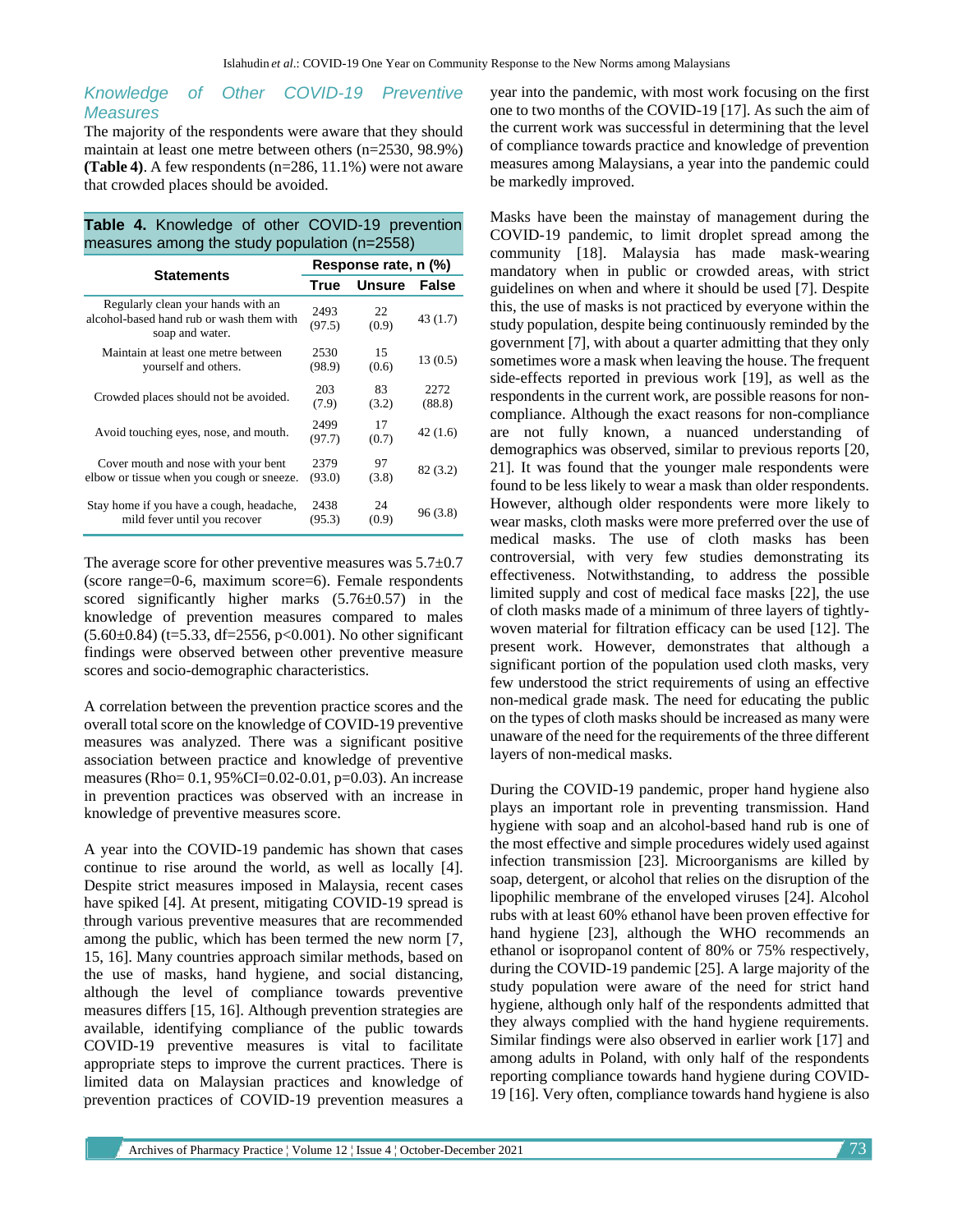affected by wearing masks, which may very much give a false sense of security [12].

In addition to both face masks and hand hygiene, other measures such as social distancing, as well as avoiding large crowds, and covering the mouth when coughing and sneezing are all important methods in mitigating COVID-19 spread [14, 25]. The combination of these preventive measures is optimized when practiced together rather than as a single method of prevention. Generally, the respondents were aware of the need for these prevention methods, although only half complied with the one-metre social distancing rules. The reason for not complying with the one-metre distancing rule is not fully understood, and although females were more likely to comply with these preventive measures, other reasons that may lie beyond demographic characteristics not studied in the current work may lead to the current practice. The basis of physical distancing is based on how droplets are emitted during the speech, or more forcefully when coughing or sneezing [26]. The physical distancing of at least one metre demonstrated a reduced transmission risk although this would considerably vary with setting, occupancy level, contact time, and whether face coverings are worn [27].

To that end, given that these preventive measures are imposing significant lifestyle changes on the general public for many months and possibly years to come, the facilitators and barriers of such measures should be understood. This is especially vital given that based on the earlier months [17], as well as the current work, a year into the pandemic, still demonstrates that preventive practice seems to be somewhat lacking despite the majority identifying correct preventive measures. The positive association between practice and knowledge further highlights the need for continuous education. Malaysia has an organized method of distributing information towards the public, with the government sending frequent text messages through mobile phones and awareness campaigns continuously posted in social media, television, and radio, which may account for the good response towards knowledge of preventive measures. However, ensuring the proper practice remains difficult to impose and lies in the individual responsibility of the public. The low compliance towards these preventive measures may well put the country at high risk of further surges of infection soon [28, 29].

To the best of our knowledge, this is the first study that assesses practice and knowledge of COVID-19 new social norms a year into the COVID-19 pandemic among Malaysians. However, as with all questionnaire-based work, there are a few limitations. The results of the study are dependent on the honesty of the respondents. Furthermore, the use of convenient sampling, which recruited respondents on social media as well as homogeneity of sample characteristics, which were predominantly female, may affect the generalizability of our findings. Individuals without access to the internet and social media platforms may not have been well represented. It should also be noted that only a few socio-demographic characteristics of the respondents were addressed and other measures such as behavior, facilitators, and barriers were not evaluated. Therefore, the generalizability of the study should be done with caution.

## **CONCLUSION**

Adapting to the new social norms is essential to minimize COVID-19 transmission. With the risk in COVID-19 cases, further steps must be taken to improve the current practice of preventive measures. Based on these findings, future interventions are recommended to support a more positive behavioral approach towards COVID-19 preventive methods. This may include strategies that highlight compassionate attitudes and stress implications of not complying with preventive measures. Given the complex and multifactorial reasons for not following public health recommendations, there is a need for continuous assessment and education to ensure the long-term effectiveness of preventive measures.

ACKNOWLEDGMENTS: The authors would like to thank all the respondents that volunteered in the study, the University Kebangsaan Malaysia as well as the Ministry of Health for allowing the study to be conducted.

## CONFLICT OF INTEREST: None FINANCIAL SUPPORT: None

ETHICS STATEMENT: The study was approved by the appropriate institutional and national research ethics committee and was performed following the ethical standards as laid down in the 1964 Declaration of Helsinki and its later amendments or comparable ethical standards. Ethical approval was obtained from the University Kebangsaan Malaysia Research Ethics Committee (JEP 2020-654) and the Ministry of Health Medical Research and Ethics Committee (NMRR-20-2328-56946).

## **REFERENCES**

- 1. Damanhouri ZA, Alkreathy HM, Ali AS, Karim S. The potential role of Fluoroquinolones in the management of Covid-19 a rapid review. J Adv Pharm Educ Res. 2021;11(1):128-34.
- 2. Meconcelli G, Bazzoni G, Casu C. Auriculotherapy for Stress Management as Self-Help in Isolation Situations (COVID 19). Int J Pharm Phytopharmacol Res. 2020;10(3):1-2.
- 3. Mahase E. China coronavirus: WHO declares international emergency as death toll exceeds 200. BMJ. 2020;368. doi:10.1136/bmj.m408.
- 4. World Health Organization (WHO). WHO Coronavirus Disease (COVID-19) Dashboard. 2020. Available: https://covid19.who.int/ Accessed 25 December 2020.
- 5. Huang C, Wang Y, Li X, Ren L, Zhao J, Hu Y, et al. Clinical features of patients infected with 2019 novel coronavirus in Wuhan, China. Lancet. 2020;395(10223):497-506. doi:10.1016/S0140-6736(20)30183-5
- 6. World Health Organization. Non-pharmaceutical public health measures for mitigating the risk and impact of epidemic and pandemic influenza: annex: report of systematic literature reviews. World Health<br>Organization: 2019. Available: https://www. who.int/ Organization; 2019. Available: https://www. who.int/ influenza/publications/public\_health\_measures/publication/en/ Accessed 25 December 2020.
- 7. National Security Council (NSC). Movement Control Standard Operating Procedures. 2020. Available: https://www.mkn.gov.my/web /ms/sop-pkp-pemulihan/ Accessed 30 December 2020.